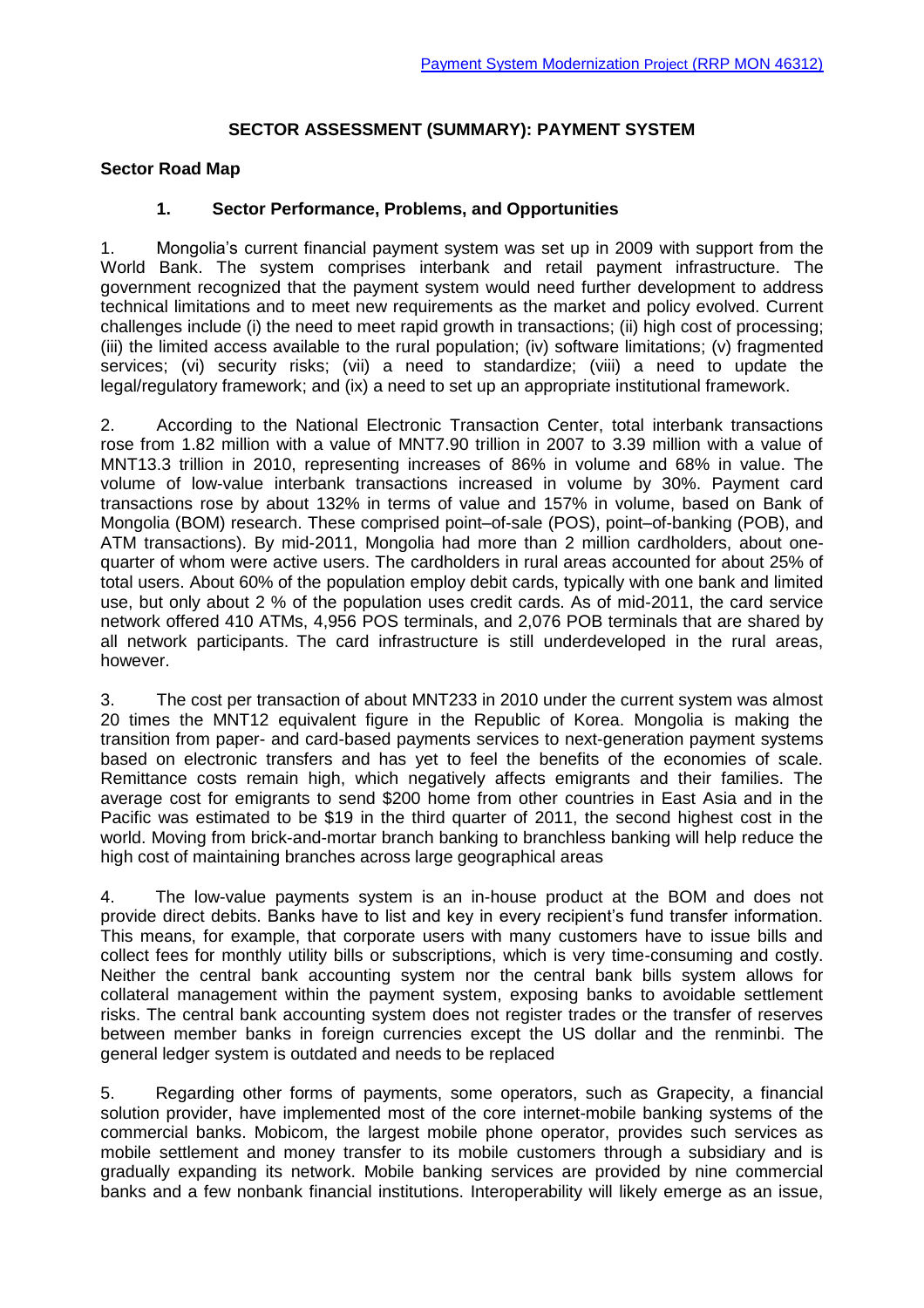and a common integrated platform will be needed as early as possible to avoid costly and unnecessary up-front investments. Several banks and mobile network operators have implemented proprietary, closed-loop mobile financial services systems. International experience has demonstrated that such systems tend to create monopolies that deters new entrants, eliminates competition, and result in unfair pricing. This gives greater impetus to the need to make competing systems in Mongolia interoperable as soon as possible.

6. Risks stem from an incomplete backup system. A backup system is available but not connected with the individual banks' systems in case of a system failure. The backup data center located at the National Electronic Transaction Center next to the BOM offices is also highly inadequate. It lacks electrical, security, and air conditioning facilities for stable operation of servers and communications and network equipment. The system also needs to be strengthened to be able to withstand computer attack and to reduce other information and communication vulnerabilities. With the move to electronic transfers, the system needs to be protected against identity theft, hacking, phishing, and viral attacks. Many of the cards now in circulation still use magnetic stripes and not the more secure integrated circuit based Europay, Mastercard and Visa (EMV) system.

7. New products and services are being introduced and others are being proposed. For better control and ease of use, these systems need to be standardized. The easiest way would be to follow international practice. In some countries, however, standards that better reflect national characteristics and the realities of the domestic financial environment have proved to be more appropriate. These systems use their own customized message standards based on global standards. By establishing standards before new technology is commercialized, financial organizations and companies avoid duplication of investments and unnecessary expenses.

8. Financial institutions other than commercial banks are supervised by the Financial Regulatory Commission. The Information, Communications Technology, and Post Authority (ICTPA) is the government authority responsible for the introduction and application of base technologies related to electronic payment and settlement services. Accordingly, legislation directly affecting financial transactions, such as the e-commerce law and the e-signature law, has been prepared by the ICTPA. Given that the public will use digital signatures for financial transactions, having these two authorities share responsibility for overseeing some electronic transactions could be inefficient.

## **2. Government's and ADB's Sector Strategy**

9. The project is consistent with the National Development Strategy of the Government based on the Millennium Development Goals that call for strengthening the financial system, banking and financial services. An efficient payments mechanism is critical to the smooth functioning of the financial markets. It is recognized that a disruption in the operation of the payment system can precipitate a systemic crisis in the financial system itself. The Strategy also calls for reducing urban-rural disparities that the project supports. The development of the payment system is a priority for 2013. The project is likewise consistent with ADB's Country Partnership Strategy for Mongolia, 2012–2016 that seeks to promote financial inclusiveness and sustainable growth, address infrastructure gaps specially those required for connectivity, support innovation and provide access to finance and basic services.<sup>1</sup> Moreover, it forms part of financial sector development that is an identified core area of operation under ADB's Strategy 2020. The project will build on ADB's experience and lessons gained from previous ADB operation in Mongolia's financial markets, including those related to banking sector infrastructure and mobile banking services. $2^2$ 

 $\overline{\phantom{a}}$ 1 ADB. 2012. *Country Partnership Strategy: Mongolia, 2012–2016.*Manila.

 $2$  The availability of the components needs to meet industry standards (99.98%) and that the utilization of these components meets the objectives of the systems, i.e., financial inclusion, etc.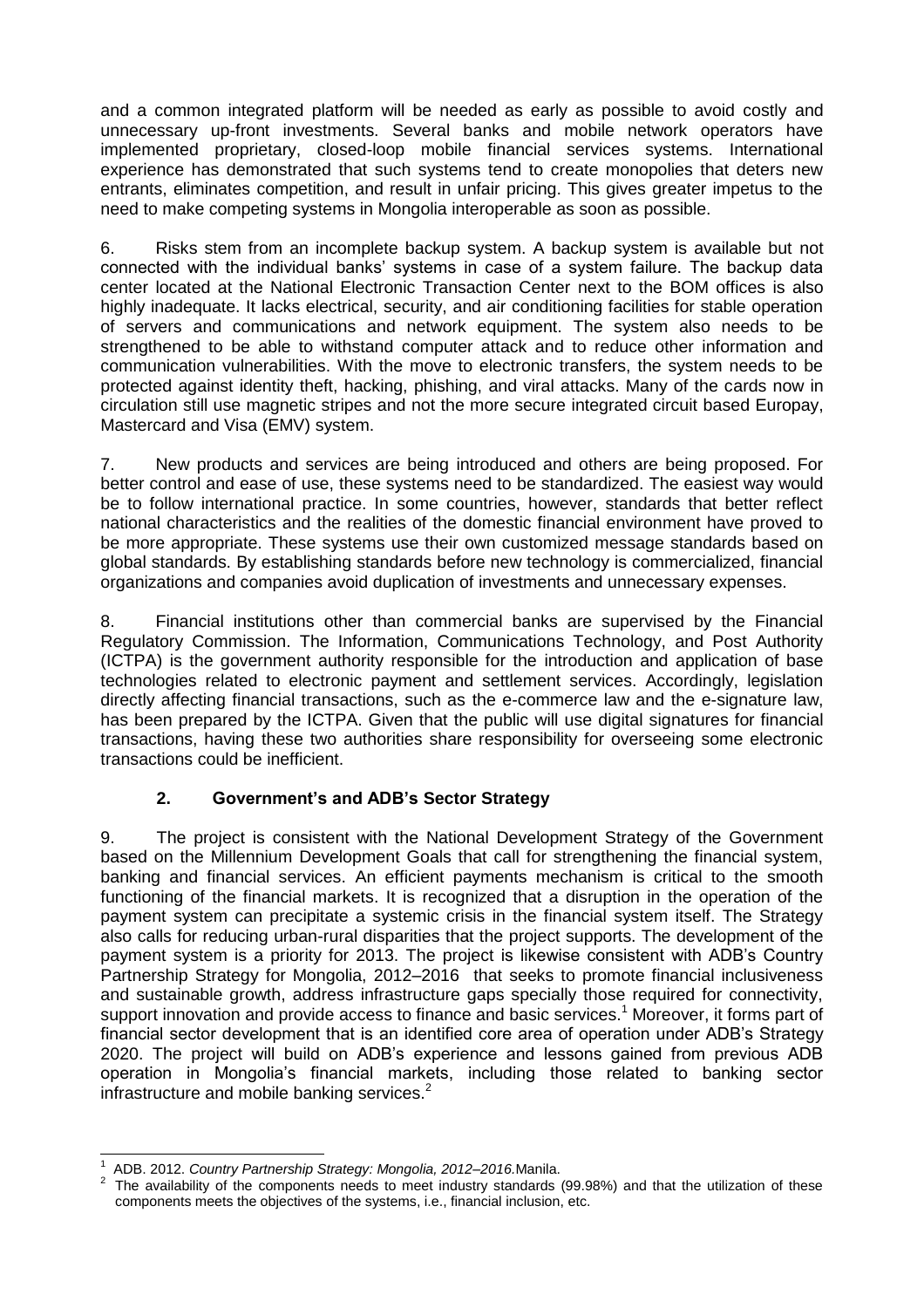### **3. ADB Sector Experience and Assistance Program**

10. ADB has given considerable assistance in support of the transformation of Mongolia's financial sector. The key achievements of previous and ongoing ADB loans and TA projects for financial sector reform in Mongolia include the restructuring and privatization of state-owned banks, development of an interbank market, further strengthening of banking legislation and regulations, and development of a basic framework and infrastructure for the non-bank financial sector. ADB's performance in assisting the government reform the Mongolian financial sector has been rated by the Country Assistance Program Evaluation 2008 as "successful," "relevant", "effective", and "efficient", and its sustainability "likely." The overall positioning of its financial sector strategies for the evaluation period has likewise been assessed as "satisfactory"

11. Mongolia faces a growing demand for electronic transactions-related services. Payment and transfers can be on cellular phones, which, in a country at the size of Mongolia, could greatly reduce transaction costs. A study conducted by Moody's Analytics in 51 countries over a 6-year period shows that electronic card usage spurs economic growth by improving efficiencies in commerce and contributes to increased consumption and production, job creation that expand personal incomes thereby generating growth. It is estimated that global Gross Domestic Product grew an additional 0.2% per year than it would otherwise have from electronic card usage.<sup>3</sup> The proposed project will provide a comprehensive solution to meet all payment service needs in Mongolia.

## **(i) Interbank Payments Infrastructure**

12. While retaining the current core real-time gross settlement (RTGS) system, a central securities depository will be set up under the proposed project that will enable participants in an RTGS to make full use of government securities pledges to the operator of the RTGS, thereby providing essential collateral management that is missing in the current system. It will be based on delivery versus payment, as required under the core principles. The current general ledger system, which has fairly limited scope, will be replaced with a system with greater functionality to consolidate the statutory accounts of individual banks with the accounts of BOM and integrate with the other systems in the interbank infrastructure. The central bank accounting and central bank bills systems will be replaced by (i) a proper foreign exchange trading system that will facilitate domestic and international foreign exchange trading, auctioning, and swaps based on payment-versus-payment settlement in the RTGS; and (ii) a money market trading system that will facilitate interbank borrowing and lending transactions, including repos with the BOM, on a documents-versus-payment settlement basis in the RTGS.

## **(ii) Retail Payments Infrastructure**

13. While the current financial transfer switch (FTS) will remain intact, the low-value payments system will be replaced by an automated clearing house that will allow direct debits not possible under the current system and will act as an electronic network for financial transactions to process large volumes of direct debit and direct credit transactions.

14. **Card system infrastructure upgrading.** The FTS is capable of supporting card and merchant management and EMV cards and hybrid cards, but these functions have yet to be made active. Consequently, the electronic fund transfer at point of sale/ATM switch will be upgraded to become EMV compliant.<sup>4</sup> The upgrade will include a card system to manage all

 $\overline{3}$ <sup>3</sup> M. Zandi and V. Singh. 2010. *The Impact of Electronic Payments on Economic Growth*. Moody's Analytics.

<sup>4</sup> EMV is a global standard for credit and debit payment cards based on computer chip card technology. EMV Company is owned by American Express, JCB, Mastercard Worldwide, and Visa. According to EMV, more than 1.5 billion EMV compliant chip-based payment cards were in use worldwide at the end of 2011, along with 21.9 million active EMV terminals. EMV cards accounted for 45 % of all payment cards and 76 % of all payment terminals worldwide.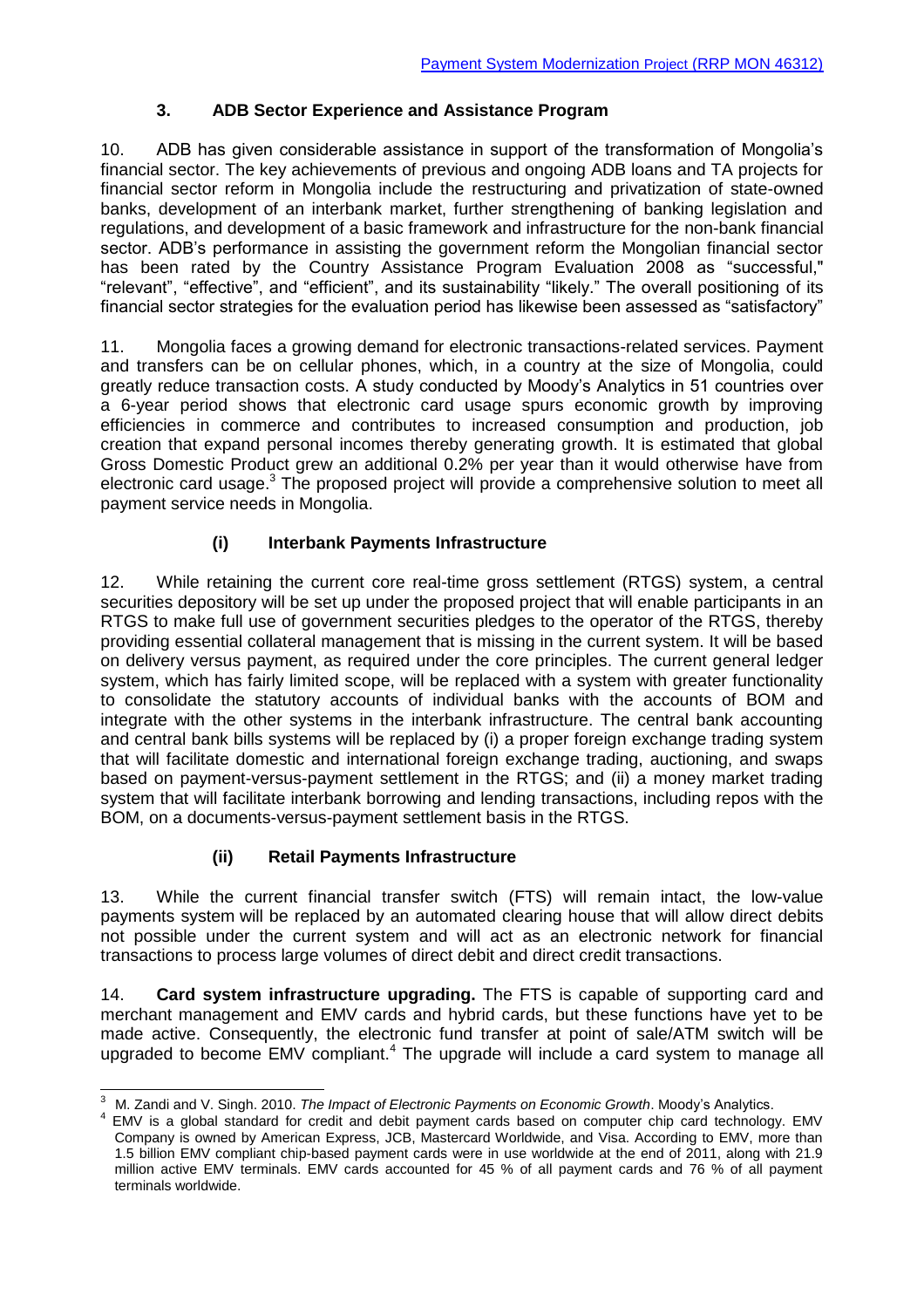card-issuing and merchant-acquiring functions and a merchant management system to manage the complete merchant life cycle from account establishment through settlement. This will give the card system infrastructure a common platform.

15. **Ensuring interoperability in internet payment system.** The FTS switch will be extended to provide for an internet payment gateway that will allow for an integrated electronic settlement system that is not tied to any bank system. Bank-based payment services put a ceiling on online transactions because they are limited by each bank's individual capacity.

16. **Establishment of mobile payments system.** The interoperable mobile payment system will be set up primarily to avoid the limitations of competing payment platforms that are not interoperable. The system will have cloud-based architecture that will provide nonintrusive integration of the member banks and a fully integrated network connection to the mobile network operators.

17. To support the operation of the retail payments infrastructure, the project will set up a shared one-time password service that will generate a different number for every transaction considered and be a powerful tool in validating customers for financial transactions. The certifications for use of e-signatures will be used by the BOM. A national database to authenticate recipients under the system will be implemented by the ICTPA. The project will upgrade the data center to ensure that the system has high availability and to provide for disaster recovery.<sup>5</sup> The project will conduct business continuity planning to manage risks and ensure disaster preparedness to protect the system and information. The project will also provide technical support to set up and operate an EMV center of excellence that will be used by all banks in Mongolia; and undertake business continuity planning, involving consultancy and technical assistance aimed at developing an up-to-date business continuity plan.

## **(iii) Legal and Regulatory Framework**

18. The changes to the regulatory framework components required are mandated participant bank connection to the interbank payment systems infrastructure and mandated Interoperability for all card or mobile account issuers / operators intended to ensure viability of the system; regulations designed to centralize authority of the BOM in overseeing the payments system and define rights, obligations and role of participants including consumer protection and address the identification and verification obligations of financial institutions and permit nonface-to-face account opening and transactions; finally, failure to settle rules and survivors' pay rules are to ensure that payments made in real time are settled during the next automated clearing house and/or RTGS session. The law on e-signatures has been passed while a payments Law is under consideration by parliament.

 5 The target is tier 3 grade availability, which requires that a system is available 99.982% of the time year-round (0.4–1.6 hours per year of failure time) and is capable of real-time maintenance and inspection of data facilities without downtime. Tier 3 grade or above is a specification of the International Data Corporation tier classification of the Uptime Institute, a policy research institute in the United States that specializes in research of the critical computing environment (the computer room, the server room, and the data center).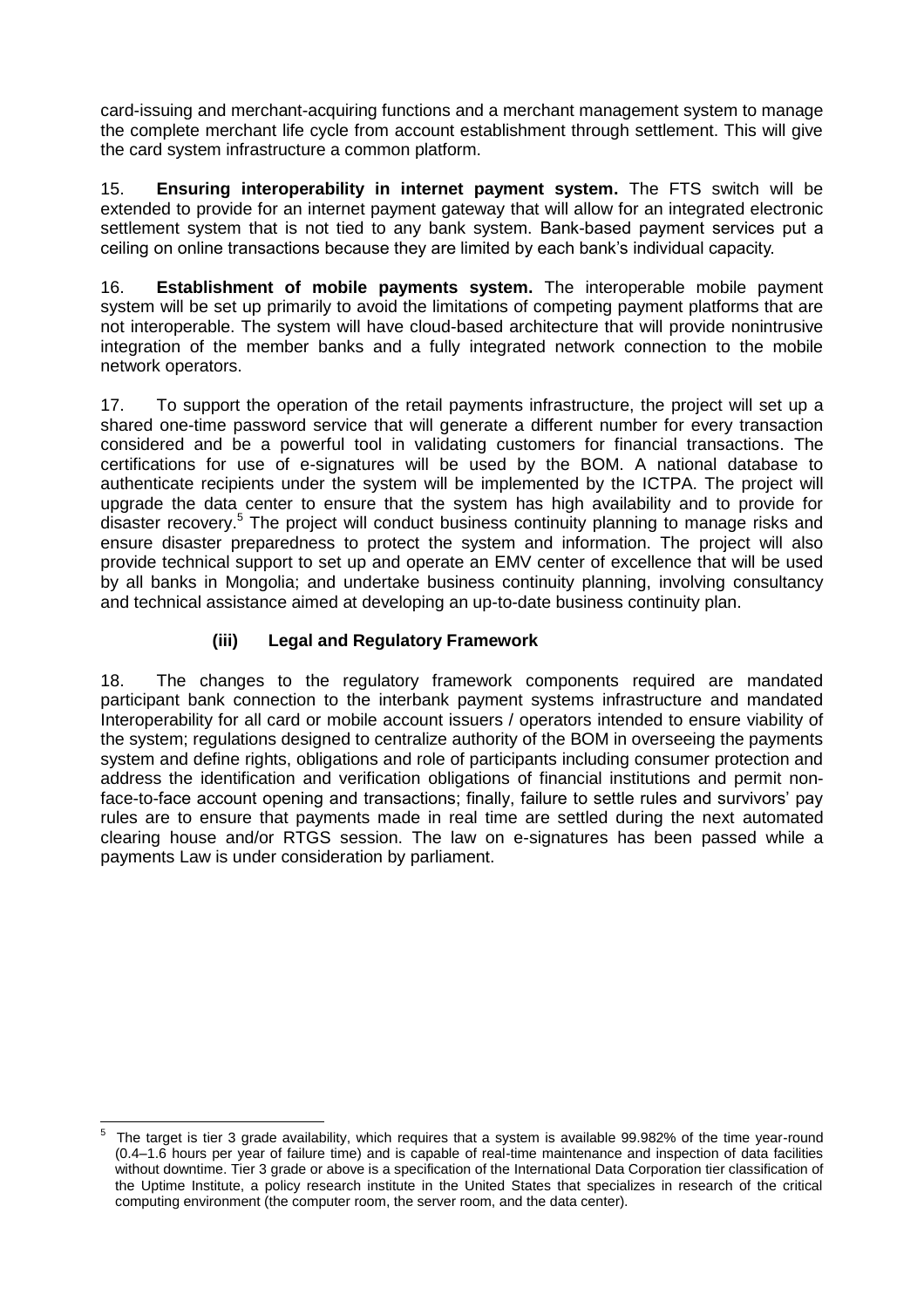#### **Problem Tree—Mongolia: Payment System Modernization Project**



**Causes**